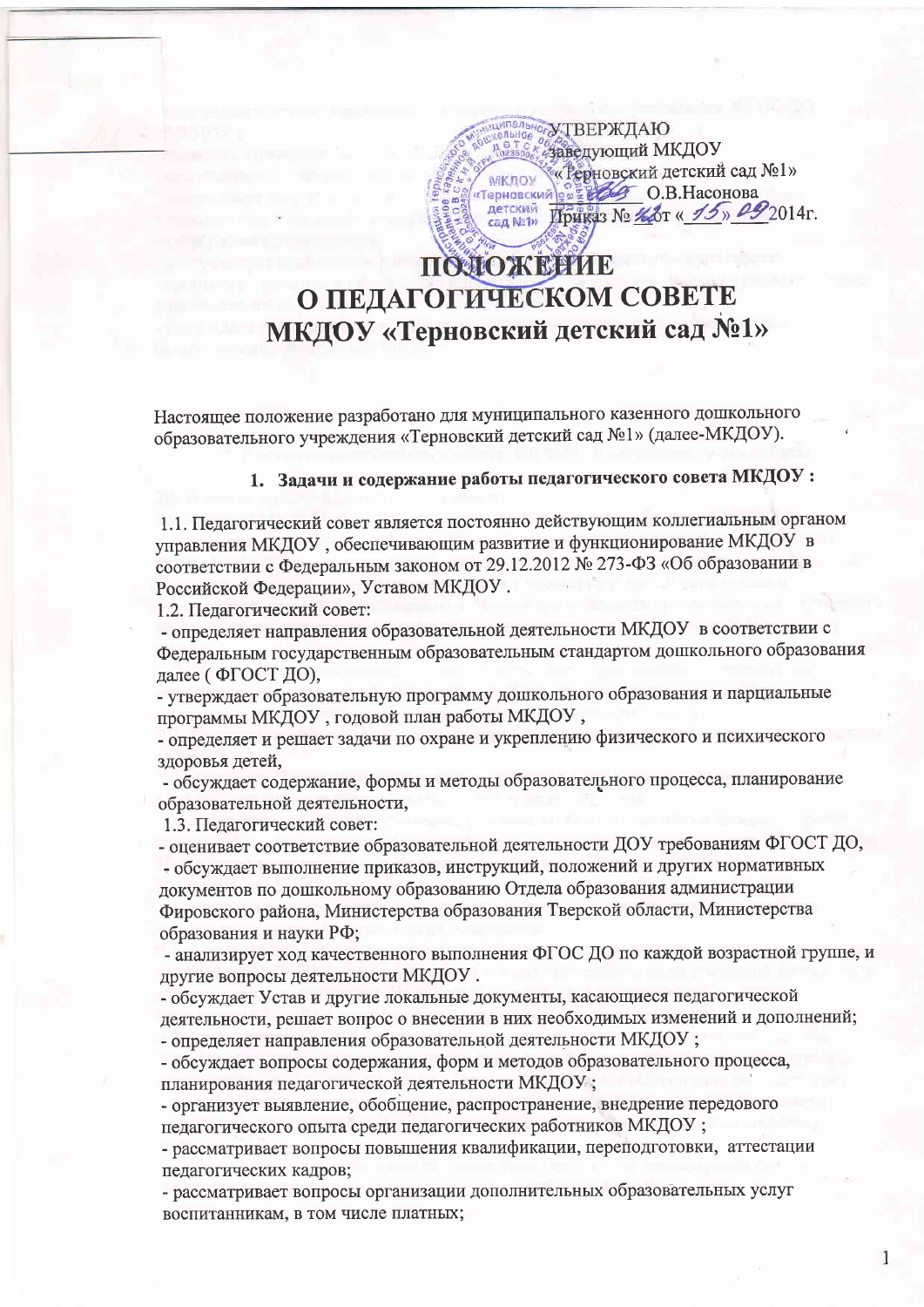- заслушивает отчёты заведующего о создании условий для реализации ФГОС ДО

в МКДОУ;

- подводит итоги деятельности МКДОУ за учебный год;

- заслушивает публичный доклад заведующего МКДОУ;

- заслушивает информацию, отчёты педагогических и медицинских работников о состоянии здоровья детей, ходе реализации образовательной программы, отчёты о самообразовании педагогов;

- контролирует выполнение ранее принятых решений Педагогического совета;

- организует изучение и обсуждение нормативно-правовых документов в области общего и дошкольного образования;

- утверждает характеристики и принимает решения о награждении, поощрении педагогических работников МКДОУ.

## 2. Состав педагогического совета МКДОУ и организация его работы

2.1. В состав педагогического совета входят:

заведующий МКДОУ (председатель), все педагогические работники МКДОУ, председатель первичной профсоюзной организации (при её наличии), представители совета МКДОУ (по приглашению). Родители (законные представители) могут принимать участие в заседании педагогического совета с правом совещательного голоса и представлять интересы воспитанников. Имеют право вносить предложения по улучшению работы с воспитанниками, по организации дополнительных образовательных услуг и прочее.

2.2. На заседания педагогического совета могут быть приглашены представители общественных организаций, учителя школ. Лица, приглашенные на заседание педагогического совета, пользуются правом совещательного голоса.

2.3. Педагогический совет работает по плану, утверждаемому советом, на основе годового плана.

2.4. Заседания Педагогического совета созываются 1 раз в квартал, в случае необходимости могут быть созваны внеочередные заседания.

2.5. Педагогический совет принимает решения по каждому из обсуждаемых вопросов простым большинством голосов при наличии на заседании совета не менее 2/3 его членов. При равном количестве голосов решающим является голос председателя совета (заведующего ДОУ)

2.6. Решения должны носить конкретный характер с указанием сроков проведения мероприятий и ответственных за их выполнение.

2.7. Организацию работы по выполнению решений педагогического совета осуществляет заведующий МКДОУ, который привлекает для этой работы педагогический коллектив и общественные организации. На очередных заседаниях педагогического совета заведующий МКДОУ докладывает о реализации принятых решений.

2.8. Заведующий МКДОУ в случае несогласия с решением педагогического совета приостанавливает исполнение решения и доводит это до сведения Отдела образования администрации Фировского района. Руководитель Отдела образования рассматривает такое заявление, ознакомиться с мотивированными мнениями большинства совета педагогов и заведующей МКДОУ и вынести окончательное решение по спорному вопросу.

2.9. Члены педагогического совета имеют право вносить на рассмотрение совета педагогов вопросы, связанные с улучшением работы МКДОУ .-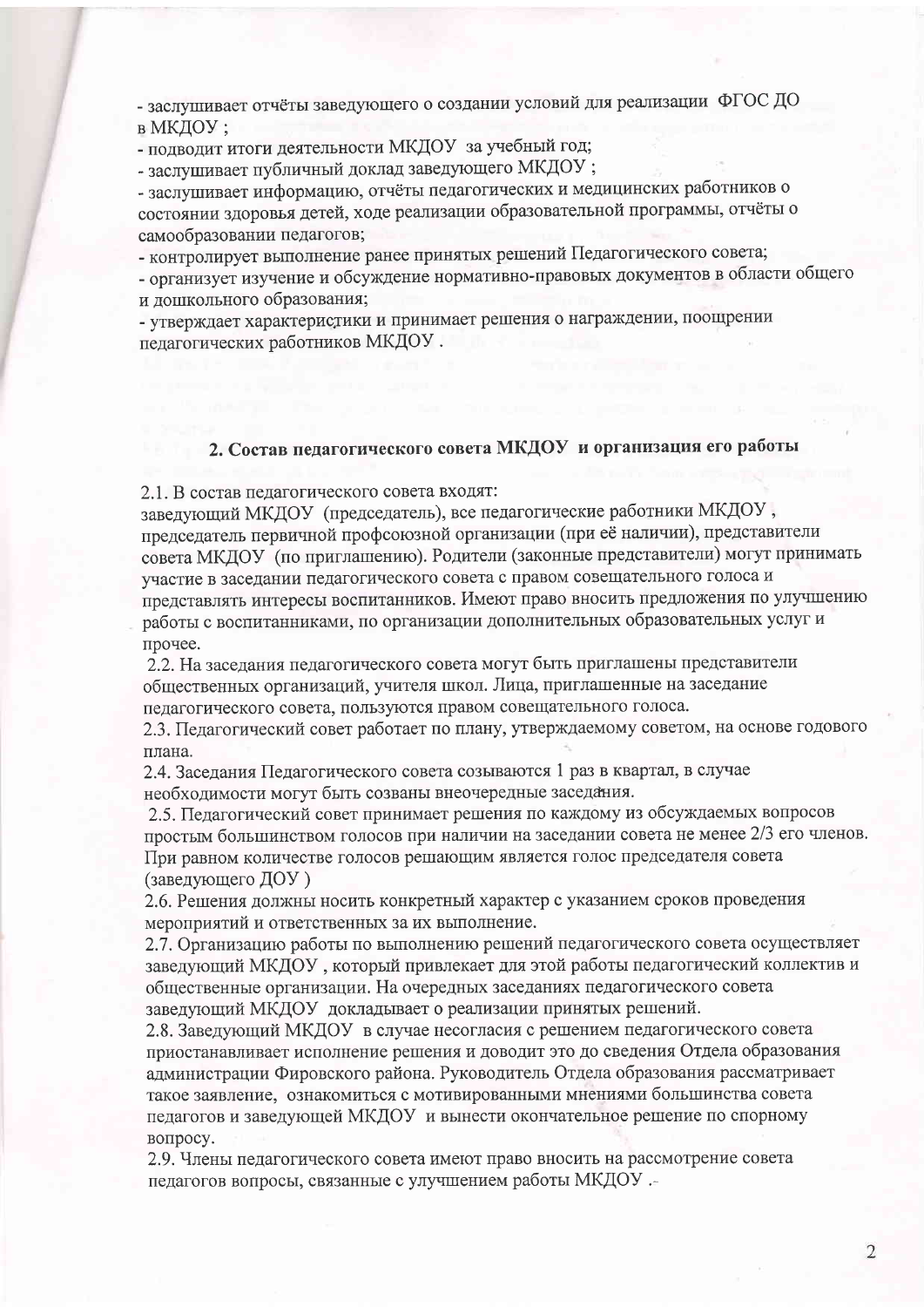2.10. Каждый член педагогического совета обязан посещать все его заседания, активно участвовать в подготовке и работе педагогического совета, своевременно и полностью выполнять принятые решения.

## 3. Делопроизводство педагогического совета.

3.1. Заседания педагогического совета оформляются протокольно.

3.2. Педагогический совет избирает из своего состава секретаря для ведения протокола сроком на 1 год. Протоколы подписываются председателем совета и секретарем. 3.3. Нумерация протоколов ведется с начала учебного года.

3.4. Книга протоколов педсоветов нумеруется постранично, прошнуровывается, скрепляется подписью руководителя МКДОУ и печатью

3.5. протоколы в Учреждении могут вестись в печатном виде, при этом они подлежат регистрации в журнале регистрации протоколов педагогического совета (далее журнал). Журнал нумеруется постранично, прошнуровывается, скрепляется подписью заведующего и печатью Учреждения.

3.6. Протоколы педагогического совета (протоколы педагогического совета вместе с журналом) хранятся в делах Учреждения и передаются по акту (при смене руководителя, передаче в архив).

the control of the company of the control of the control of the control of the control of the

from a personal or hardwide - \$prop-

The company of the company

Принято на заседании Управляющего совета

Рассмотрено на заседании педагогического совета

Протокол № 2 от 09.09 2014

Протокол № 2 от 11.09 201 У.